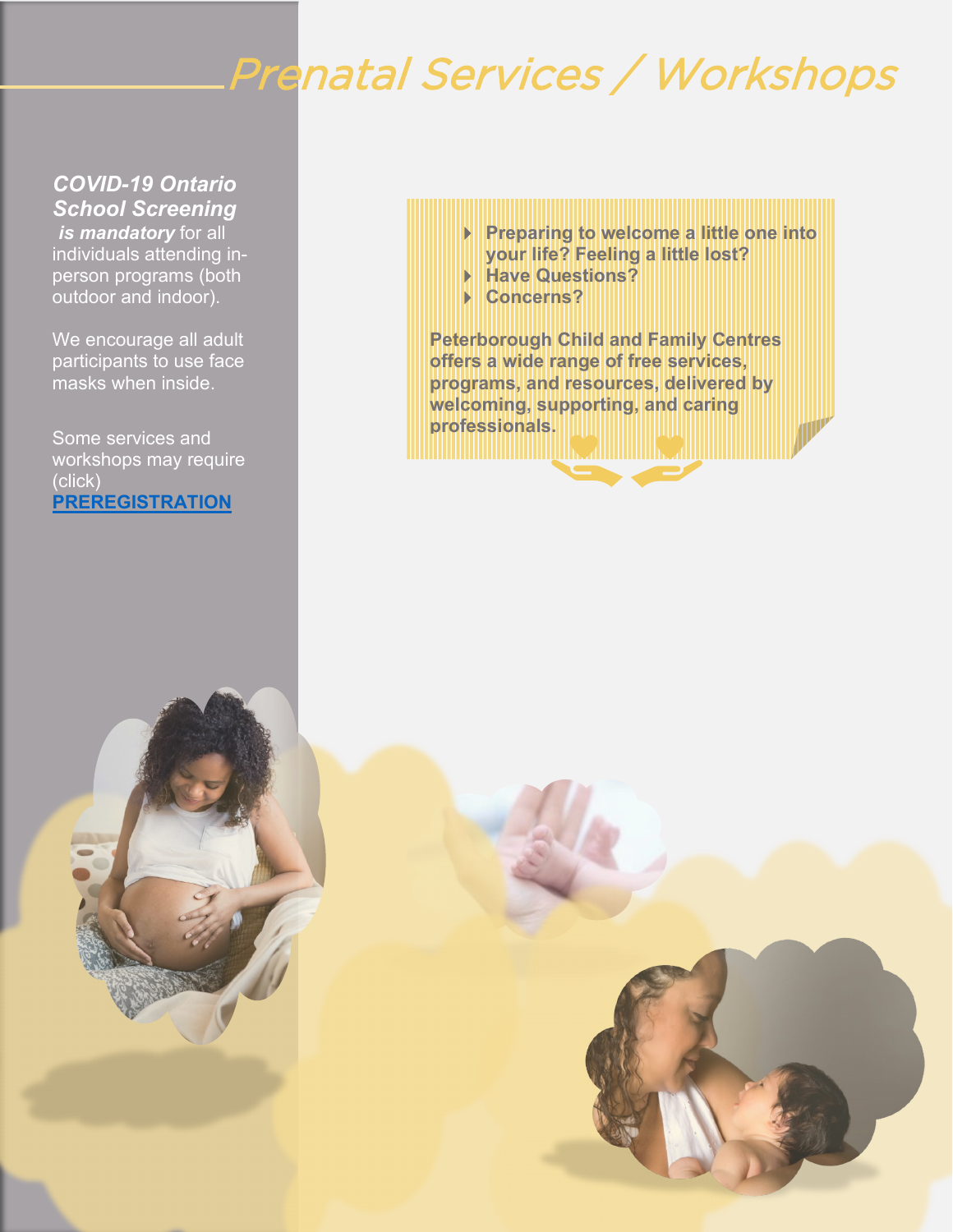### *Services / Workshops*





### **Breastfeeding & Well Baby Clinic - Drop-in**

#### **Breastfeeding/Prenatal**

Make an appointment to speak to a lactation consultant/community health nurse for breastfeeding help and/or to answer your questions about child health and development.

#### **Antrim Site**

- 
- 
- 
- ♦ Tuesdays 10:00am 12:00pm ♦ Thursdays 10:00am - 12:00pm
- ◆ CLOSED: August 1<sup>st</sup> through August 29<sup>th</sup>

#### **Breastfeeding Basics**

#### **Prenatal Workshop - [Preregister](https://ptbocfc.ca/program-registration-form/)**

This one session class offers expectant parents an opportunity to learn the basic how-to of breastfeeding prior to the birth of their baby. Learn about why and how to breastfeed, and the services available to support you.

#### **Antrim Site**

♦ NOT CURRENTLY AVAILABLE

### **Toy and Book Lending Library - Drop-in**

#### **0 - 6 years**

A lending service where families can borrow high quality, developmentally appropriate toys, books and games for their young children. Access to library staff and early learning tips to try at home.

#### **Antrim Site**

- ♦ Tuesdays 9:30am 12:00pm
- ♦ Thursdays 1:00pm 5:30pm
- $\triangleleft$  Saturdays (1<sup>st</sup> & 3<sup>rd</sup>/month)9:30am 12:00pm
- ♦ CLOSED September 3rd

### **Triple P: Preparing Your Toddler for a New Baby**

### **Expecting and a 2 to 4-year-old - [Preregister](https://ptbocfc.ca/program-registration-form/)**

A new baby means big changes for the family. Sometimes siblings can be excited about the arrival of a new baby, other times they may behave in ways that demonstrate they are not so happy to have a brother or sister.

Join us for an hour session to chat about tips and ideas on preparing your current little one for their new baby brother or sister.

NOT CURRENTLY AVAILABLE